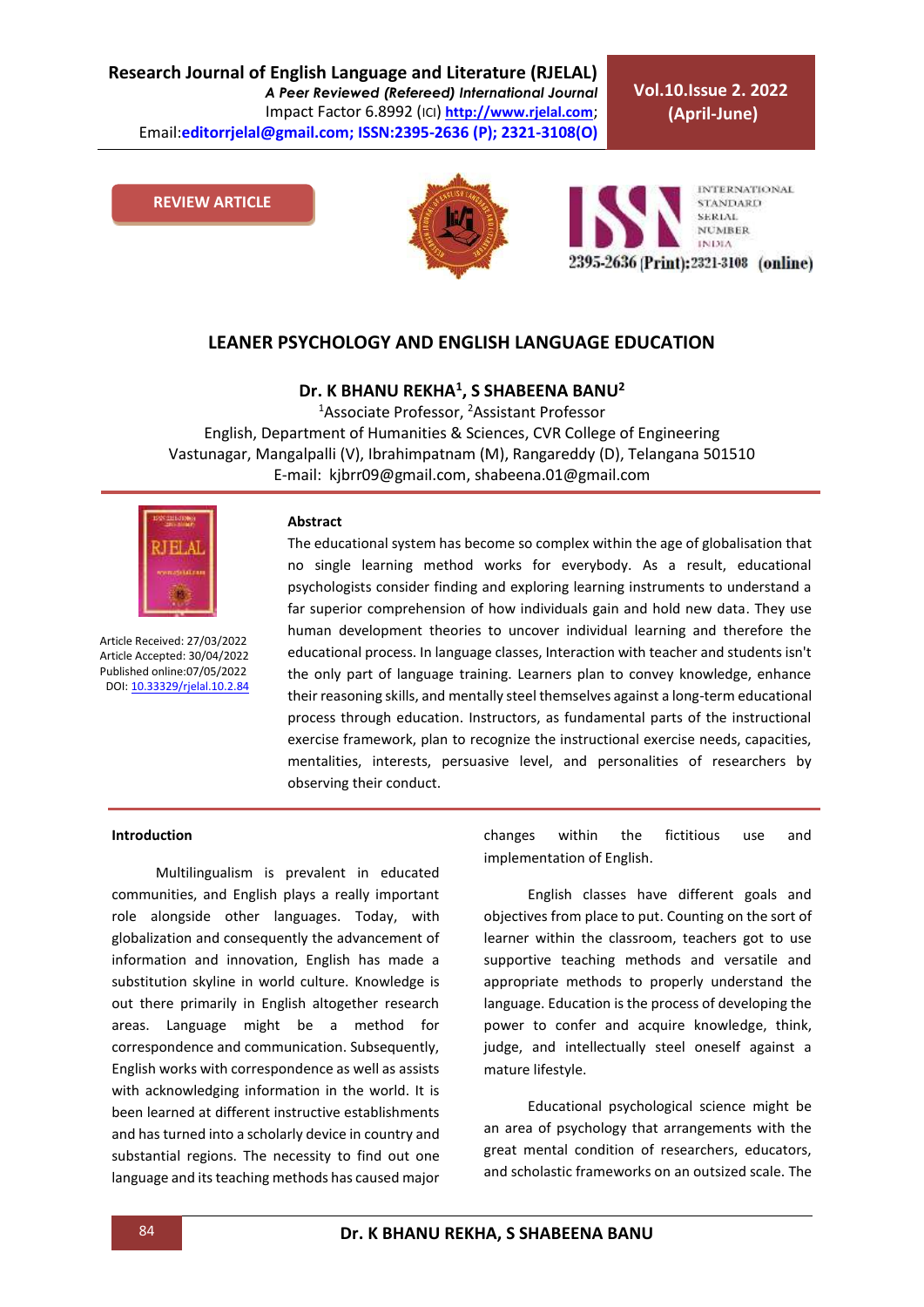**Research Journal of English Language and Literature (RJELAL)** *A Peer Reviewed (Refereed) International Journal* Impact Factor 6.8992 (ICI) **[http://www.rjelal.com](http://www.rjelal.com/)**; Email:**editorrjelal@gmail.com; ISSN:2395-2636 (P); 2321-3108(O)** 

mentor assumes an essential part inside the foundation. Sporadically, students are confounded when their instructive objectives aren't accomplished. Directing understudies find stressors, recognize causes, and at times keep the situation from deteriorating. Trainers can also encounter difficult-to-manage problems, like handling complex students and handling learning disabilities. To form education more productive, teachers solve their problems and observe their behaviour to place these variables into action in order that learners' educational needs, levels of motivation, skills, attitudes, you want to remember your aspirations and your temperament, by observing their behaviour to resolve their problems and contain these variables in action.

## **Learn psychology**

Psychology of learning seeks to know learning methods that contain social, ethical, and academic learning, leveraging the discoveries and individual differences of social, developmental, and developmental psychology. Psychology of learning seeks to spot factors that influence the standard and quantity of learning by understanding a person's intellectual, physical, social, and emotional behaviour. This enables the trainer to know the student's skills and check them out to help the learner overall personality. It additionally shapes the student's character in accordance with social ethics.

## **A psychological perspective on learning**

To detect the character of researchers at various levels, instructive brain science is predicated absolutely on levels upheld mental capacities (perception), social jobs, moral thinking, and convictions about nature. In scholarly settings, there will be two principles perspectives on learning (conduct and insight), as indicated by Less fatty Brain research.

## **Behavioural perspective**

This is often a crucial technique employed by teachers in various institutions to vary learner behaviour through systematic rewards and motivation. There is evidence that tangible rewards not only motivate students to realize better grades and achieve the specified results but also to adapt to the culture of the institution. There is evidence that tangible rewards not only adapt to the culture of the organization but also encourage students to perform better and achieve favourable results.

## **Cognitive Perspective**

Learning disabilities can be caused by any of these problems, including physical, mental, behavioural, and emotional problems. Frustration and tense relationships between reception and faculty also can affect learning. Learning impairments affect children who are unable to master, remember, or recreate the material. Learners face some difficulties within the educational environment and are sometimes sufficient to beat serious physical or mental problems. They're academic, personal, or both. Such as:

- 1. Parent's pressure to urge good grades
- 2. Lack of educational resources in schools
- 3. Homework and assignment pressure
- 4. Institutional and learner skill discrepancies. It is either too high or too low.
- 5. Teacher's negative behaviour and attitude
- 6. Learners have low self-esteem because the expectations of the organization aren't met
- 7. Fear of exams and exams
- 8. Time management issues
- 9. Inconsistency between plan and implementation
- 10. Interpersonal issues
- 11. Negligence attitude of teachers towards students
- 12. Learner's negative thoughts and feelings
- 13. Unable to affect challenges and problems

Mentors in academic and non-academic conditions should look for exhortation from their foundation. Different stressors became decreased. Advising and direction assist understudies with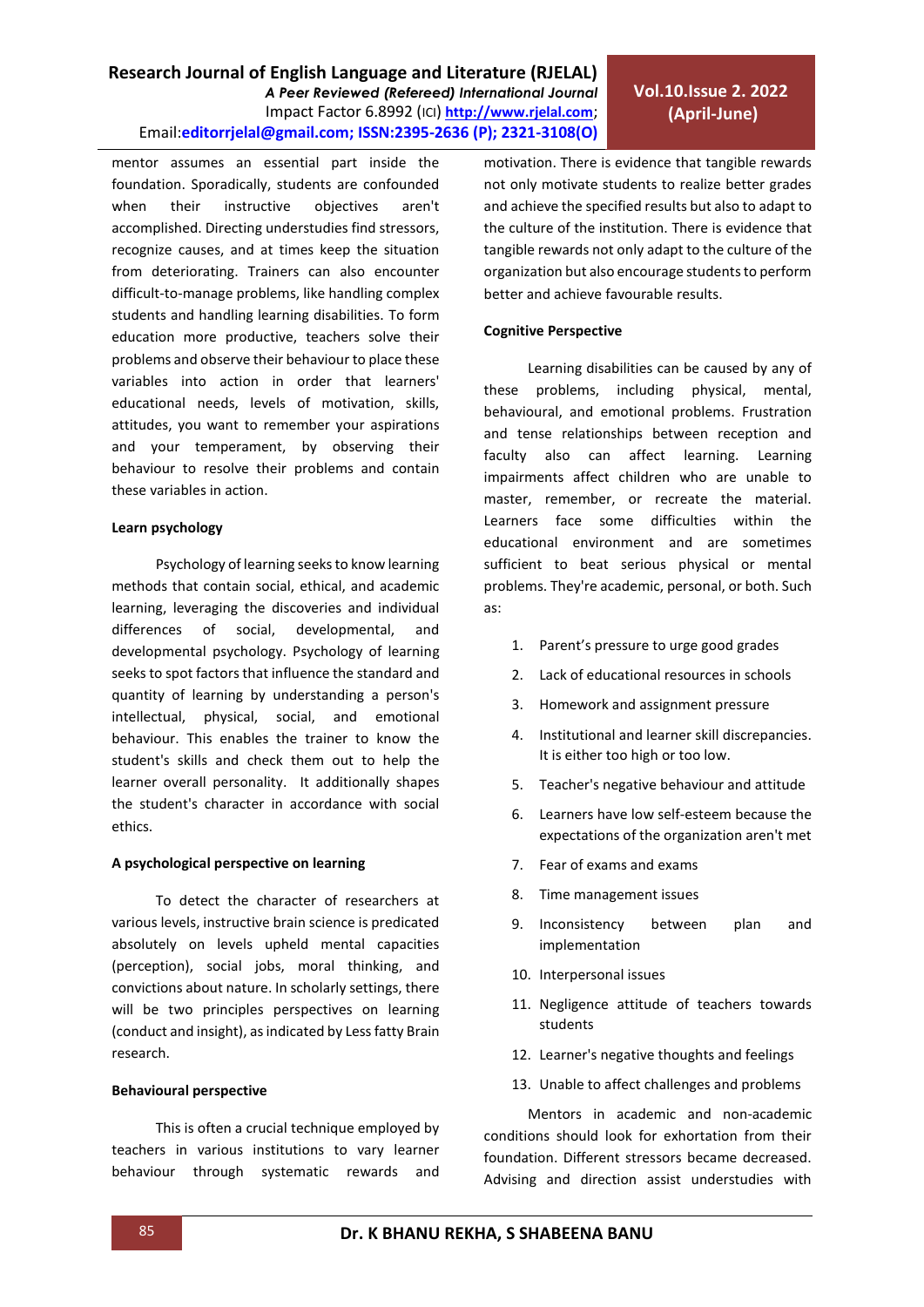# **Research Journal of English Language and Literature (RJELAL)** *A Peer Reviewed (Refereed) International Journal* Impact Factor 6.8992 (ICI) **[http://www.rjelal.com](http://www.rjelal.com/)**; Email:**editorrjelal@gmail.com; ISSN:2395-2636 (P); 2321-3108(O)**

acquiring power and clear plans to help them to settle on significant choices that influence their lives. Concluding assumes an urgent part inside the counsel cycle. Advising canters around assisting people with picking their qualities. Guiding spotlights on assisting them with having an effect. The job of the instructor is to shape the student touchy to shifted prerequisites, bargain helpfully, and be more productive and viable. Benefits of good teaching A variety of studies are conducted to determine the language development of several learners and therefore the development of learners who are trying to improve their academic performance. Chickening advocated seven key principles of excellent educational practice that produced the specified results. Good teacherstudent relationship

Student-teacher interactions inside and out of doors the classroom play a crucial role within the teacher-student relationship, which motivates and participates in classroom activities. The interests of leaders and teachers help learners deal with difficult situations and move them forward.

## **Good interpersonal relationships with peers**

Learning is cooperation, not a private errand. Viable learning is cooperative, social, non-cutthroat, and segregated. Group and gathering work further develop interest in learning and assist students with honing their considerations and extend their understanding as they share their contemplations and get input on the responses of others.

## **Immediate and real feedback**

Criticism of official executions is important and vital for students to benefit and reach the next level indefinitely. Students need help to assess their current knowledge and skills. On instructional foundations, students need regular doors to open and gain ideas for improvement and improvement. Grief in relation to the subjects taken, the knowledge learned, and the self-examination are opportunities for students at a time and level of learning.

#### **Learn galloping learning**

Learners do quite just learn and absorb knowledge in school by taking note of, memorizing, and spending exams from teachers.

They need to take part during the time spent schooling and learning by discussing what they have realized, expounding on it, partner it with previous encounters, and applying it to their lives. Subsequently, educators and coaches got to think about the information and information on each understudy inside the study hall. Students assume the principal significant part inside the learning system, as instructors work with the preparation interaction just at the individual and gathering levels. Educators continually evaluate student progress as far as learning adequacy and results.

## **Good time management**

Effective time management helps students learn effectively and teach effectively by instructors and teachers. The time expectations of scholars, the various personalities of educational institutions, and their effective use form the idea of the high performance of everyone that results in the success of the organization. High expectations are conveyed

Elevated standards are conveyed and significant for slow students, unfortunate entertainers, and savvy and roused students. Right understudy execution might be an inevitable outcome when educators and establishments put high demands and further endeavours on their understudies. During the present circumstance, understudies became similarly persuaded and upheld to understand the predetermined degree of training when assumptions rise.

## **Diverse learning styles**

Because the paths to learning are different, teachers got to understand individual differences in learning difficulties, intellect, learning styles, needs, interests, etc,. Therefore, teachers got to adopt the newest and most diverse learning methods and methods to further facilitate the classroom